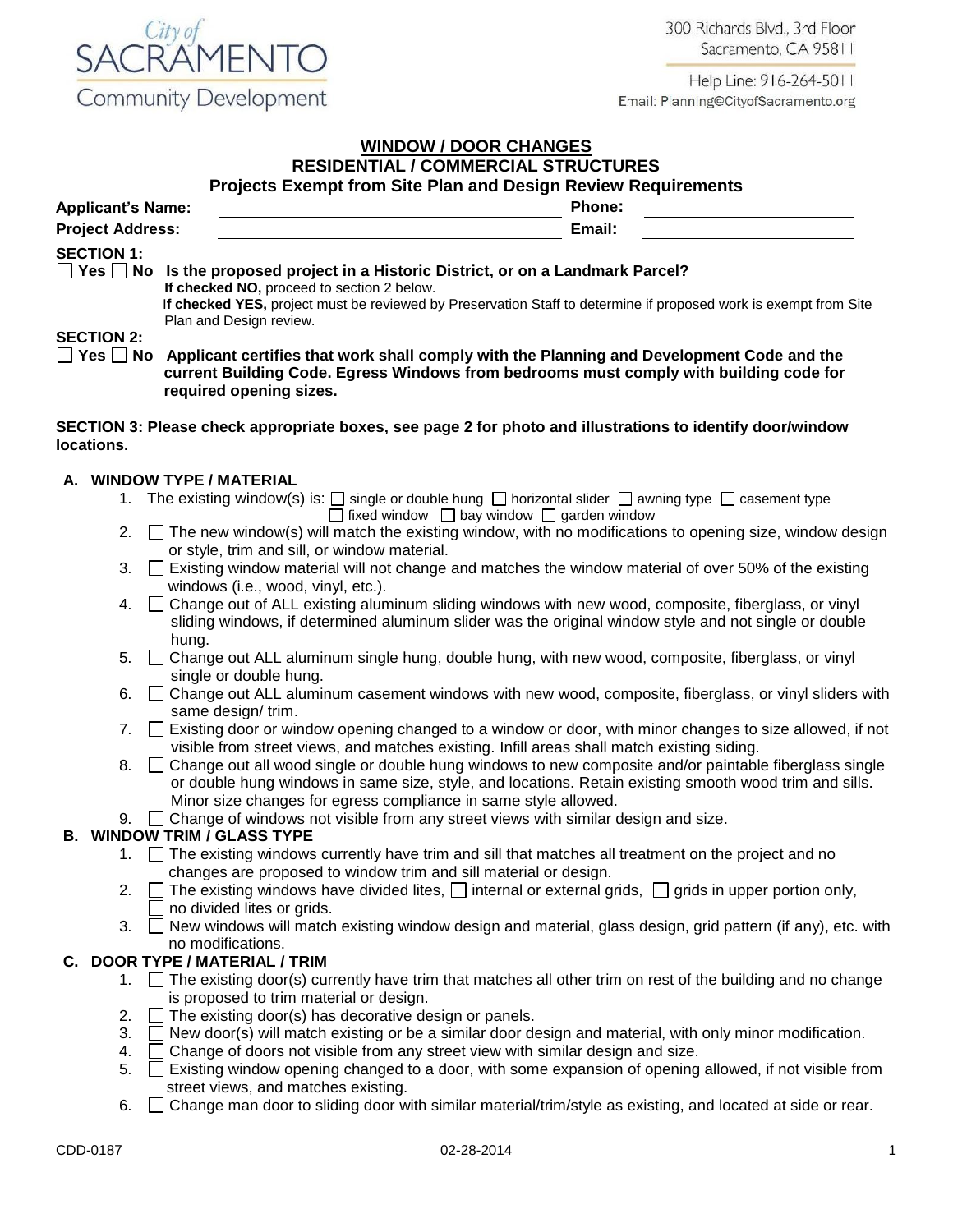## **WINDOW / DOOR CHANGES RESIDENTIAL / COMMERCIAL STRUCTURES Projects Exempt from Site Plan and Design Review Requirements**

#### **D. COMMERCIAL STOREFRONT SYSTEMS**

- 1. New storefront door matches existing storefront system.
- 2.  $\Box$  Minor modification to existing storefront system to match existing system (no expansion of existing storefront).

#### **E. MINOR CHANGE**

1. Minor change reviewed and approved by staff and determined to be exempt from site plan and design review. Comment:

\_\_\_\_\_\_\_\_\_\_\_\_\_\_\_\_\_\_\_\_\_\_\_\_\_\_\_\_\_\_\_\_\_\_\_\_\_\_\_\_\_\_\_\_\_\_\_\_\_\_\_\_\_\_\_\_\_\_\_\_\_\_\_\_\_\_\_\_\_\_

(Requires manager review and approval. Manager initial :\_\_\_\_\_\_\_\_\_\_\_\_).

#### **By signing below, the applicant certifies that this form accurately describes the proposed work.**

| <b>Applicant's Signature:</b>  |                | Date: |  |
|--------------------------------|----------------|-------|--|
| Name of Planner:               |                |       |  |
| <b>FOR CITY STAFF USE ONLY</b> | Counter Staff: |       |  |

### **Applicant shall provide the following as a supplement to Section 2 for review by staff:**

- 1. A complete plot plan (minimum size 8 ½ in. x 11 in.) of the property, showing location of all windows. Indicate which windows are new and existing,
- 2. Color photographs of the building on the property **(all sides of each building including all windows).** Printed photos preferred, but clear photos on electronic devices may be sufficient. .
- 3. What the "new" windows will look like (either a brochure or photos of proposed new windows, or drawings).
- 4. Window Schedule (specifying the window number, existing size, proposed size, existing material, proposed material, window type, type of glazing, and whether the window is in a bedroom). See Sample Window Schedule below.

### Window change-out—Provide the following information on the Plot Plan:

- 1. Locate and number the windows to be replaced, and those remaining, on the drawing.
- 2. Key the numbers on the plot plan to the Window Schedule.